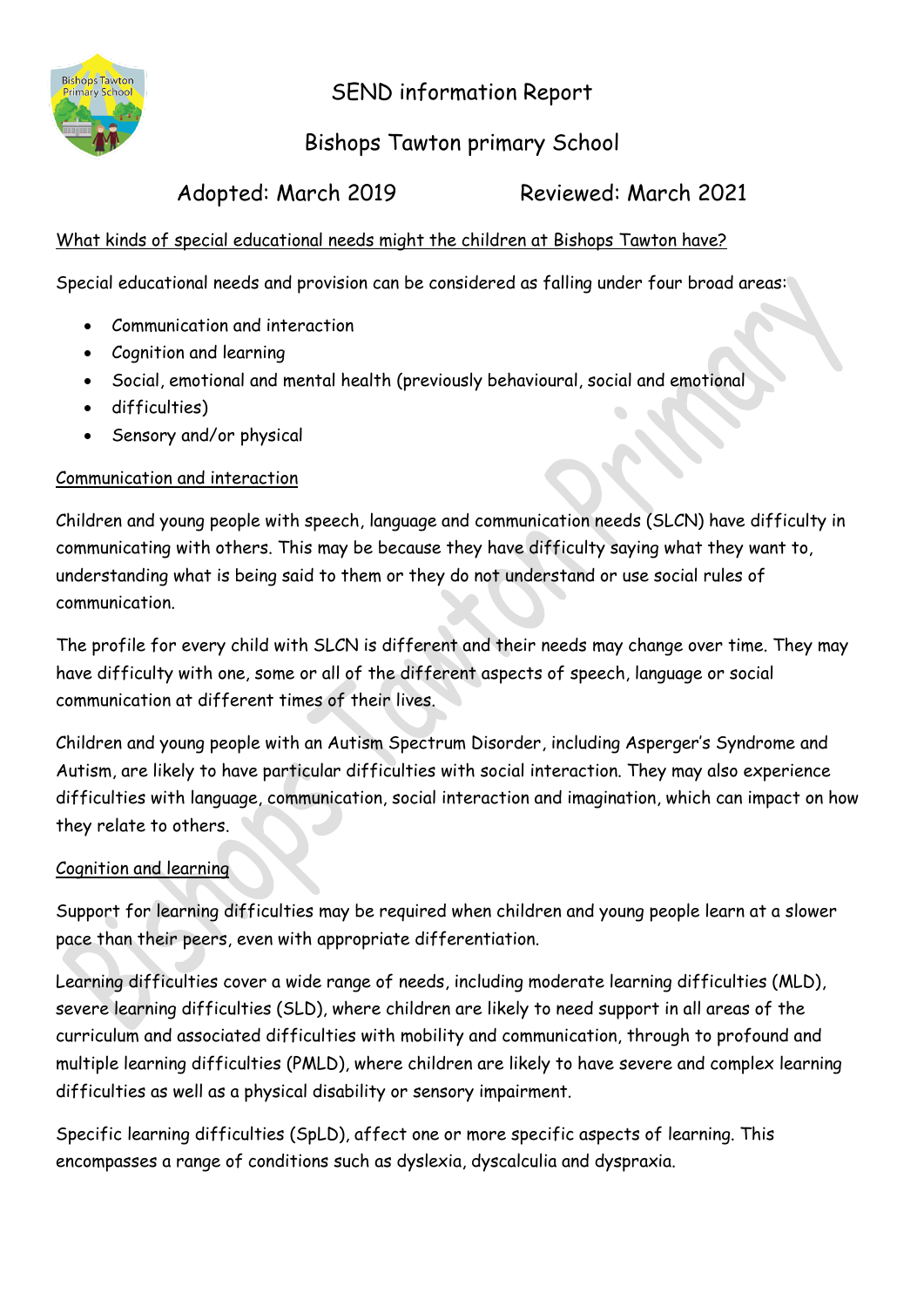## Social, emotional and mental health difficulties

Children and young people may experience a wide range of social and emotional difficulties which manifest themselves in many ways. These may include becoming withdrawn or isolated, as well as displaying challenging, disruptive or disturbing behaviour.

These behaviours may reflect underlying mental health difficulties such as anxiety or depression, self-harming, eating disorders or physical symptoms that are medically unexplained.

Other children and young people may have disorders such as attention deficit disorder (ADD), attention deficit hyperactive disorder (ADHD) or attachment disorder.

#### Sensory and/or physical needs

Some children and young people require special educational provision because they have a disability which prevents or hinders them from making use of the educational facilities generally provided.

These difficulties can be age related and may fluctuate over time. Many children and young people with vision impairment (VI), hearing impairment (HI) or a multi-sensory impairment (MSI) will require specialist support and/or equipment to access their learning.

Children and young people with an MSI have a combination of vision and hearing difficulties, which makes it even more difficult for them to access the curriculum or study programme than for those with a single sensory impairment.

Some children and young people with a physical disability (PD) require additional ongoing support and equipment to access all the opportunities available to their peers.

# Who are the best people to talk to in this school about my child's difficulties with learning/ special educational need or disability (SEND)?

The Class Teacher

Responsible for:

- Checking on the progress of your child and identifying, planning and delivering any additional help your child may need (this could be targeted work or additional support) alongside the Special Education Needs/Disabilities Co-ordinator (SENDCo).
- Writing provision maps and sharing and reviewing these with parents in a termly cycle.
- Personalised teaching and learning for your child as identified on the school's provision map.
- Ensuring that the school's SEND Policy is followed in their classroom and for all the pupils they teach with any SEND.
- Overseeing support that TAs provide for your child
- Ensuring that you are involved in supporting your child's learning.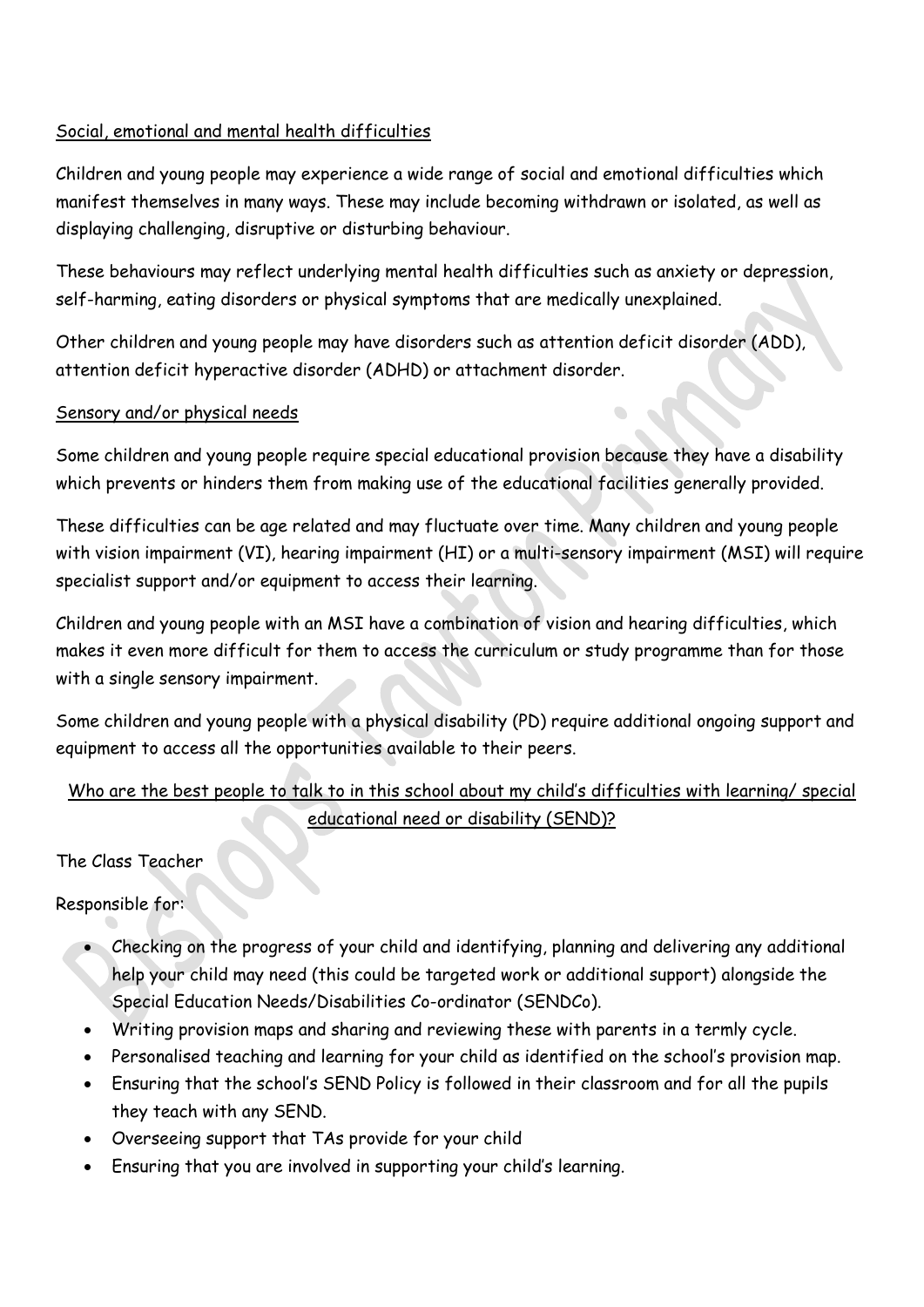## The Special Needs Coordinator (SENDCo) – **Mrs Donna Clark**

[\(senco@bishopstawton-primary.org](mailto:senco@bishopstawton-primary.org) available Wednesday to Friday)

Responsible for:

- Developing and reviewing the school's SEND policy.
- Co-ordinating all the support for children with special educational needs or disabilities(SEND).
- Providing specialist support for teachers and support staff in the school, so that they can help children with SEND in the school to achieve the best progress possible.
- Liaising with outside agencies and ensuring support is in place to address pupil needs.
- Updating the SEND register within school.
- Reporting to the Governing Body.

#### Ensuring that you are:

- Involved in supporting your child's learning
- Kept informed about the support your child is getting
- Involved in reviewing how they are doing.
- Liaising with all the other people who may be coming in to school to help support your child's learning, e.g. Speech and Language Therapy, Educational Psychology, OT.
- Updating the school's SEND register (a system for ensuring that all the SEND needs of pupils in this school are known) and making sure that records of your child's progress and needs are kept.

## The Head teacher – **Mrs Melanie Smallwood**

Responsible for:

- The day-to-day management of all aspects of the school; this includes the support for children with SEND.
- The Head teacher will give responsibility to the SENDCo and class teachers, but is still responsible for ensuring that your child's needs are met.
- The Head teacher must make sure that the Governing Body are kept up to date about issues relating to SEND.

#### The SEN Governor: **Mr Simon Mills**

Responsible for:

- Making sure that the necessary support is given for all children with SEND who attend the school.
- The review of the Inclusion and Equality policy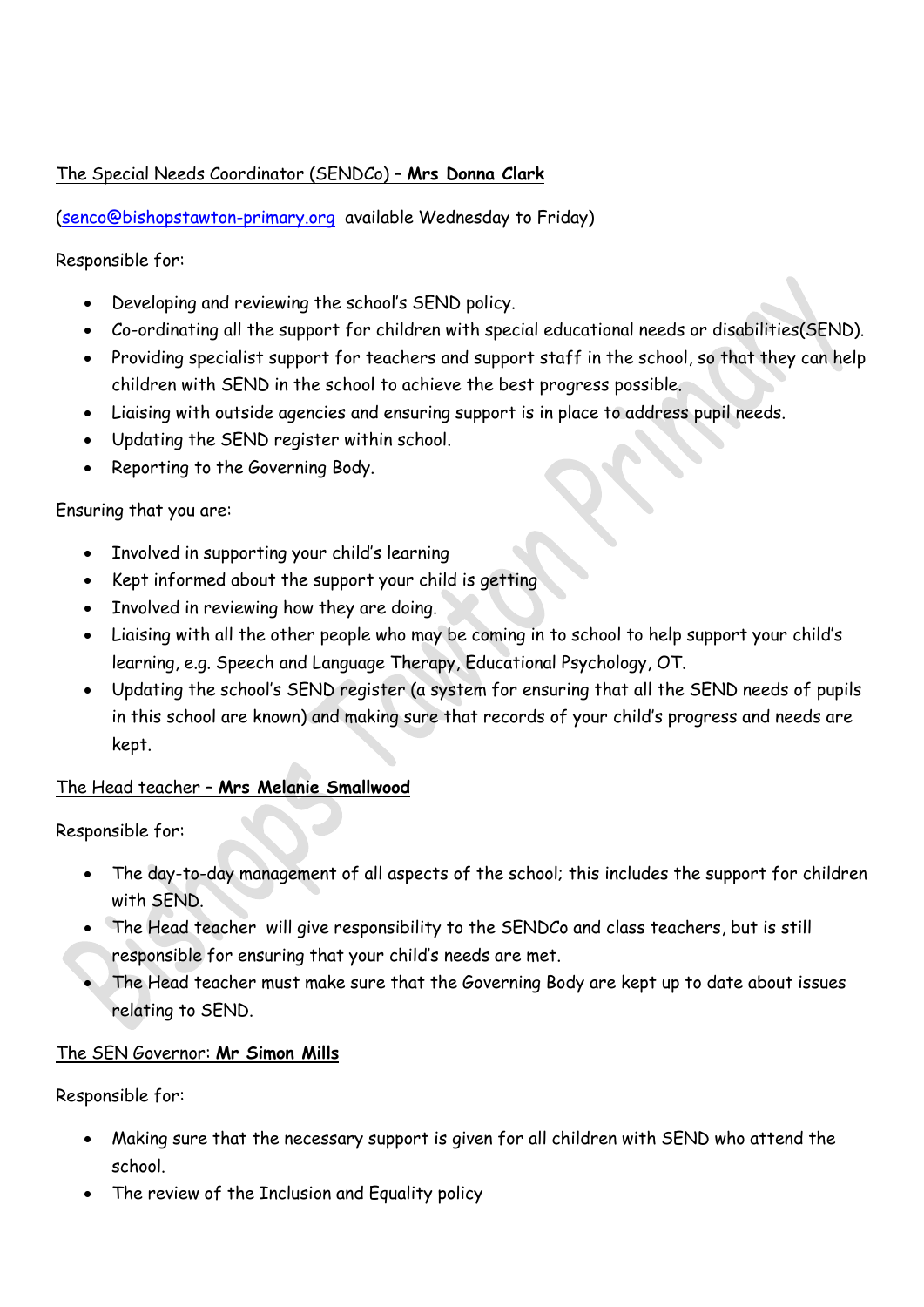School contact telephone number: 01271 343002

School email address: admin@bishopstawton-primary.org

#### How are children with Special Educational Needs identified and assessed?

At Bishops Tawton children are identified as having SEND through a variety of ways including the following:

- Liaison with the previous educational setting
- Tracking information is the child performing below age expected levels?
- School based assessments carried out initially by the class teacher
- Concerns raised by parents
- Concern raised by school staff
- Concern raised by pupil
- Liaison with external agencies
- Health diagnosis

## What are the different types of support available for children with SEND in our school?

a) Class teacher input, through targeted classroom teaching - Quality First Teaching/Universal Provision.

For your child this would mean:

That the teacher has the highest possible expectations for your child and all pupils in their class.

That all teaching builds on what your child already knows, can do and can understand.

That different ways of teaching are in place, so that your child is fully involved in learning in class. This may involve things like using more practical learning.

That specific strategies (which may be suggested by the SENDCo) are in place to support your child to learn.

Your child's teacher will have carefully checked on your child's progress and will have decided that your child has a gap or gaps in their understanding/learning and needs some extra support to help them make the best possible progress.

Specific group work -

Intervention programmes which may be:

Run in the classroom or a group room/ area.

Run by a teacher or a teaching assistant (TA).

b) Specialist groups run by outside agencies, e.g. Speech and Language therapy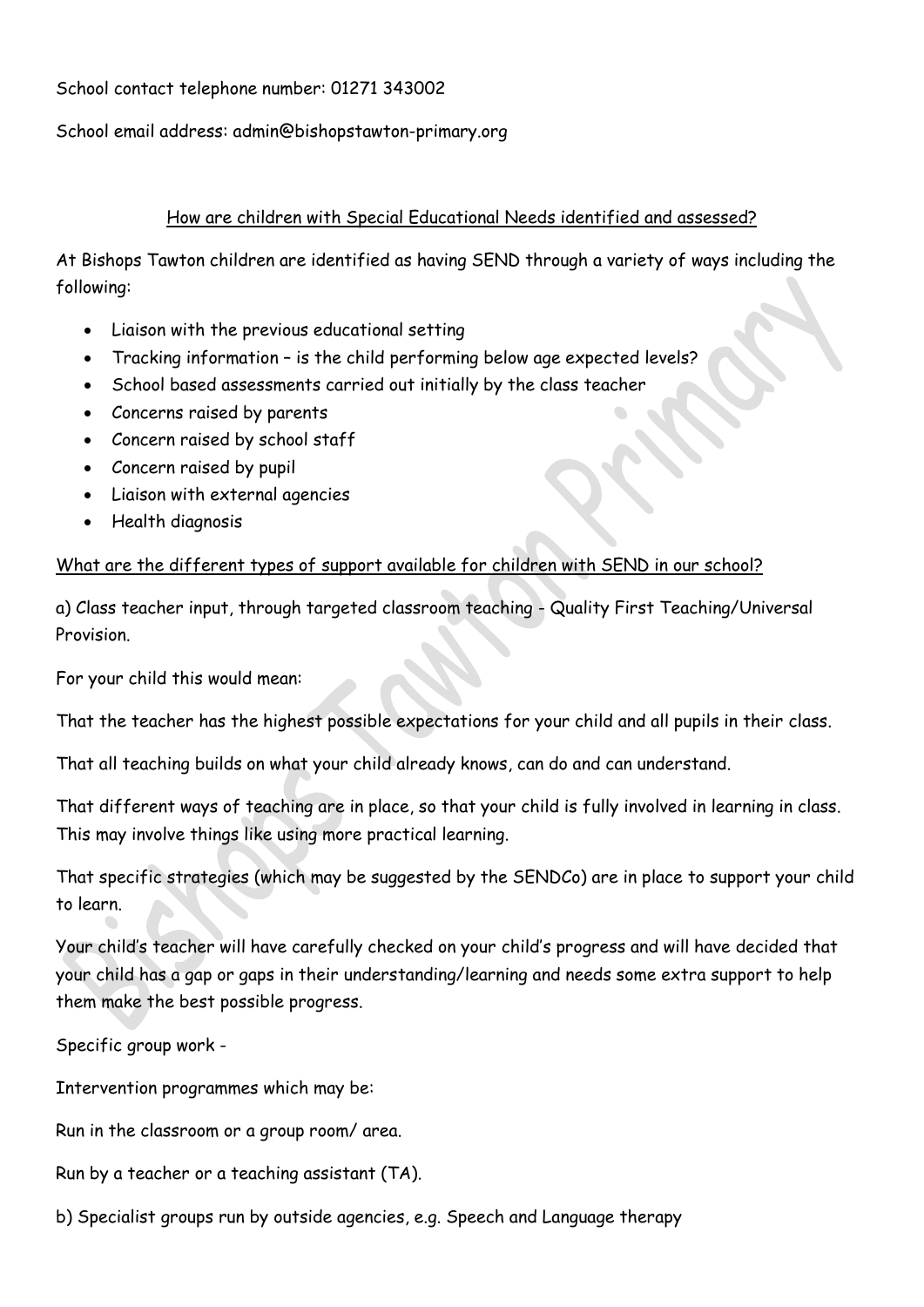This means a pupil has been identified by the SENDCo/class teacher as needing some extra specialist support in school from a professional outside the school. This may be from:

Health services such as occupational therapists, speech and language therapists or physiotherapists

Sensory support services such hearing or visual impairment specialist teachers

Outside agencies such as the Education Psychology Service

What could happen:

You will be asked to give your permission for the school to refer your child to a specialist professional, e.g. a Speech and Language Therapist or Educational Psychologist. This will help you and the school to understand your child's particular needs better and be able to support them more effectively in school.

If appropriate, the specialist professional will work with your child to understand their needs and make recommendations as to the ways your child is given support.

# c) Specified Individual support

This type of support is available for children whose learning needs are severe, complex and lifelong. This is usually provided via a Devon Assessment Framework (DAF) or an Education, Health and Care Plan (EHCP). This means your child will have been identified by professionals as needing a particularly high level of individual or small-group teaching. This type of support is available for children with specific barriers to learning that cannot be overcome through Quality First Teaching and intervention groups.

Your child will also need specialist support in school from a professional outside the school, which may include any agency that is listed above.

For your child this would mean:

The school (or other linked professional) will begin the Devon Assessment Framework (DAF) process at DAF 1 level

A multiagency meeting will be called to complete a DAF 2a around the proposed outcomes for your child

If your child's needs may be best met in a special school provision, we may need to apply for a DAF 2b which is an Education Health Care Plan (EHC), which will be considered by a panel of experts at Local Authority (LA) level and if approved will secure objectives and placement for your child in a legal document.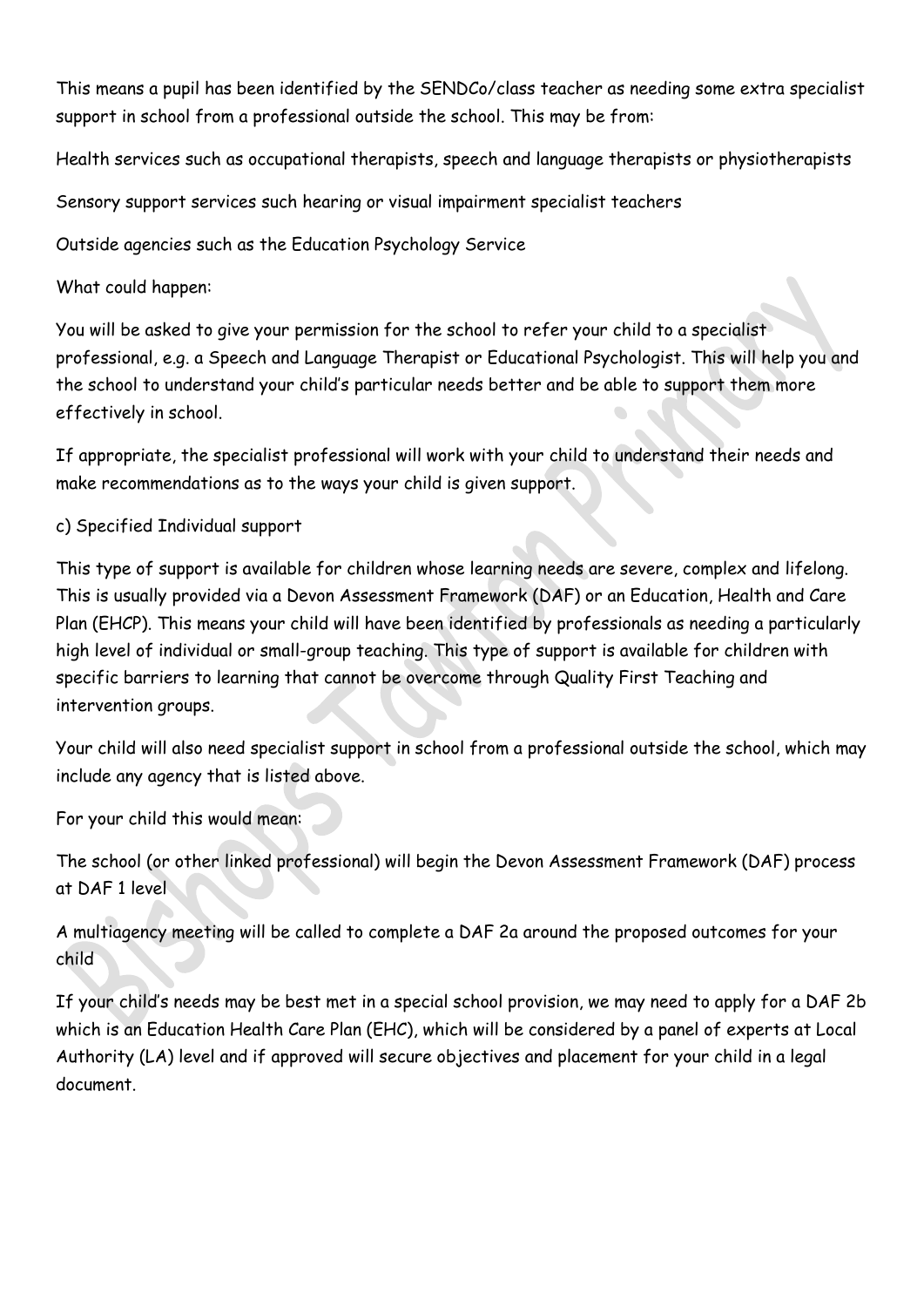# How can I let the school know that I am concerned about my child's progress in school?

If you have concerns about your child's progress, you should speak to your child's class teacher initially.

If you continue to be concerned that your child is not making progress, you may speak to the SENDCo. Please feel free to make an appointment.

The Head Teacher or the SEND Governor can also be contacted for support.

# How will the school let me know if they have concerns about my child's progress in school?

If your child is identified as not making progress, the school will contact you to discuss this with you in more detail and to:

- Listen to any concerns you may have.
- Discuss a provision map.
- Plan any additional support your child may need.
- Discuss with you any referrals to outside professionals to support your child.
- Begin the DAF process if appropriate

# How is extra support allocated to children, and how do they progress in their learning?

- The school budget, includes limited money for supporting children with SEND.
- The Head Teacher decides on the deployment of resources for Special Educational Needs and Disabilities, in consultation with the local governing body, on the basis of needs in the school.
- The school identifies the needs of SEND pupils on a SEND register in conjunction with a resource based provision map. This identifies all support given within school and is reviewed regularly and changes made as needed, so that the needs of children are met, and resources are deployed as effectively as possible.

# Who are the other people providing services to children with SEND in our school?

# School provision

- Teaching Assistants working with either individual children or small groups.
- Our HLTA works with groups/individuals.
- The HLTA and trained class based teachers offering support for children with emotional and social development through our THRIVE Provision.
- ICT support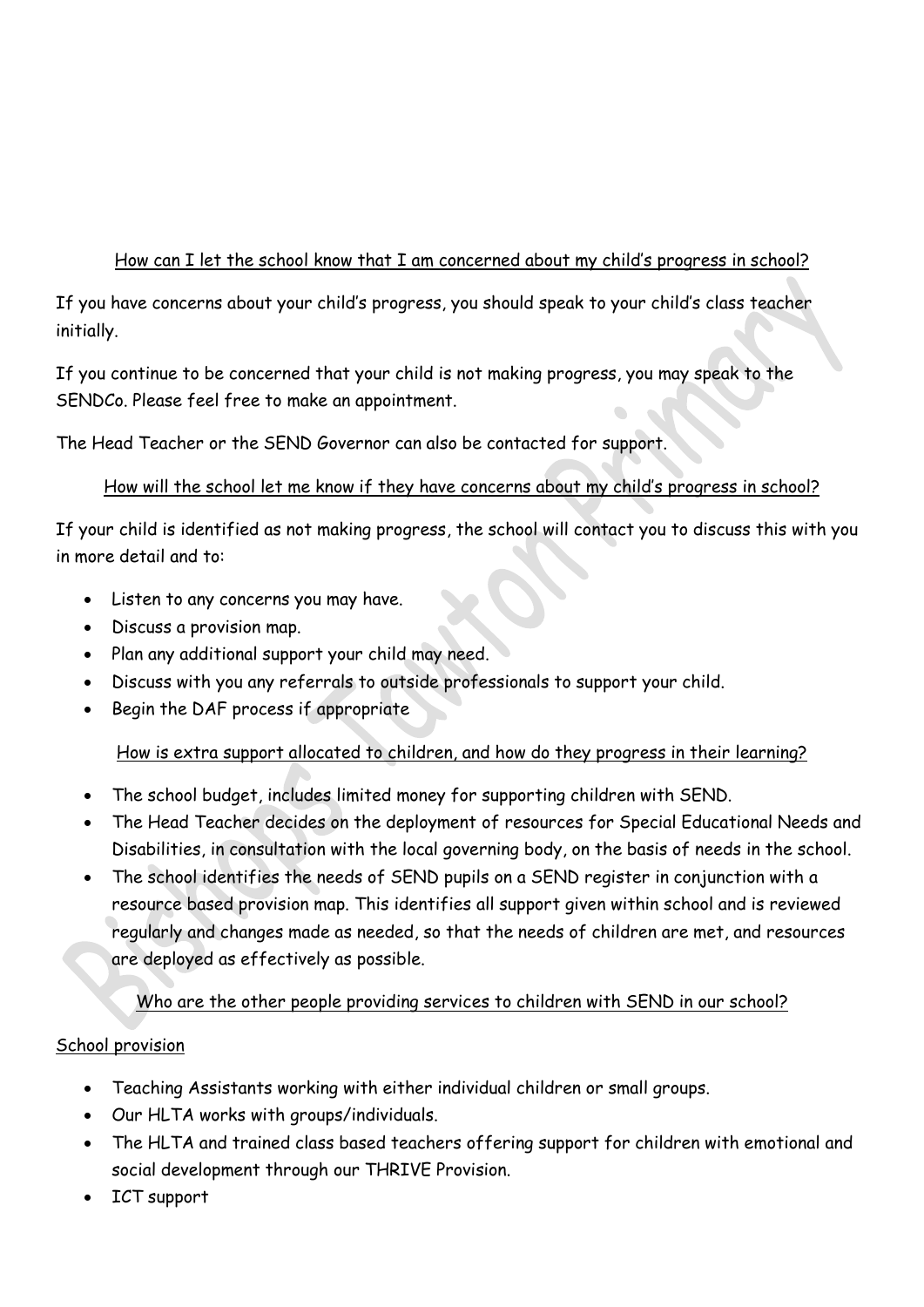Volunteers or trainees may work with small groups to support reading

## Outside Agency Provision delivered in school

- Educational Psychology Service
- SALT (Speech and Language Therapy)
- Dyslexia outreach from QES
- C and I Team outreach support
- Autistic Support Teacher

# Health Provision delivered in school

- Speech and Language Therapy
- School Nurse
- Occupational Therapy
- CAMHs (Child and Adolescent Mental Health)

# How are teachers in the school helped to work with children with SEND, and what training do members of staff have?

The SENCo's role is to support the class teacher in planning for children with SEND.

The school provides training and support to enable all staff to improve the teaching and learning of children, including those with SEND. This includes whole school training on SEND issues, such as Specific Learning Difficulties, Autism Spectrum Disorder (ASD) and speech and language difficulties.

Individual teachers and support staff attend training courses run by outside agencies that are relevant to the needs of specific children in their class.

The SENCO has worked in a SENDCO role for 4 years, collaborating with a SENDCO support network through the Barnstaple Learning Community and the 3 Valleys Co-operative Trust. She is qualified with the National SENDCO award.

TAs receive a range of training as part of their ongoing CPD and to respond to the needs of the individual children they are working with. Other training includes reading, Thrive, SLCN, Manual Handling and Wave 3 Reading.

Training and updates are given by the SENDCO to whole staff members as appropriate including shared access to behaviour care plans for some children.

Most staff members are trained specifically in de-escalation strategies and positive handling techniques where appropriate.

# How will the teaching be adapted for my child with SEND?

Class teachers plan lessons and differentiate their planning according to the specific needs of all groups of children in their class (including children working below age related expectations) and will ensure that your child's needs are met.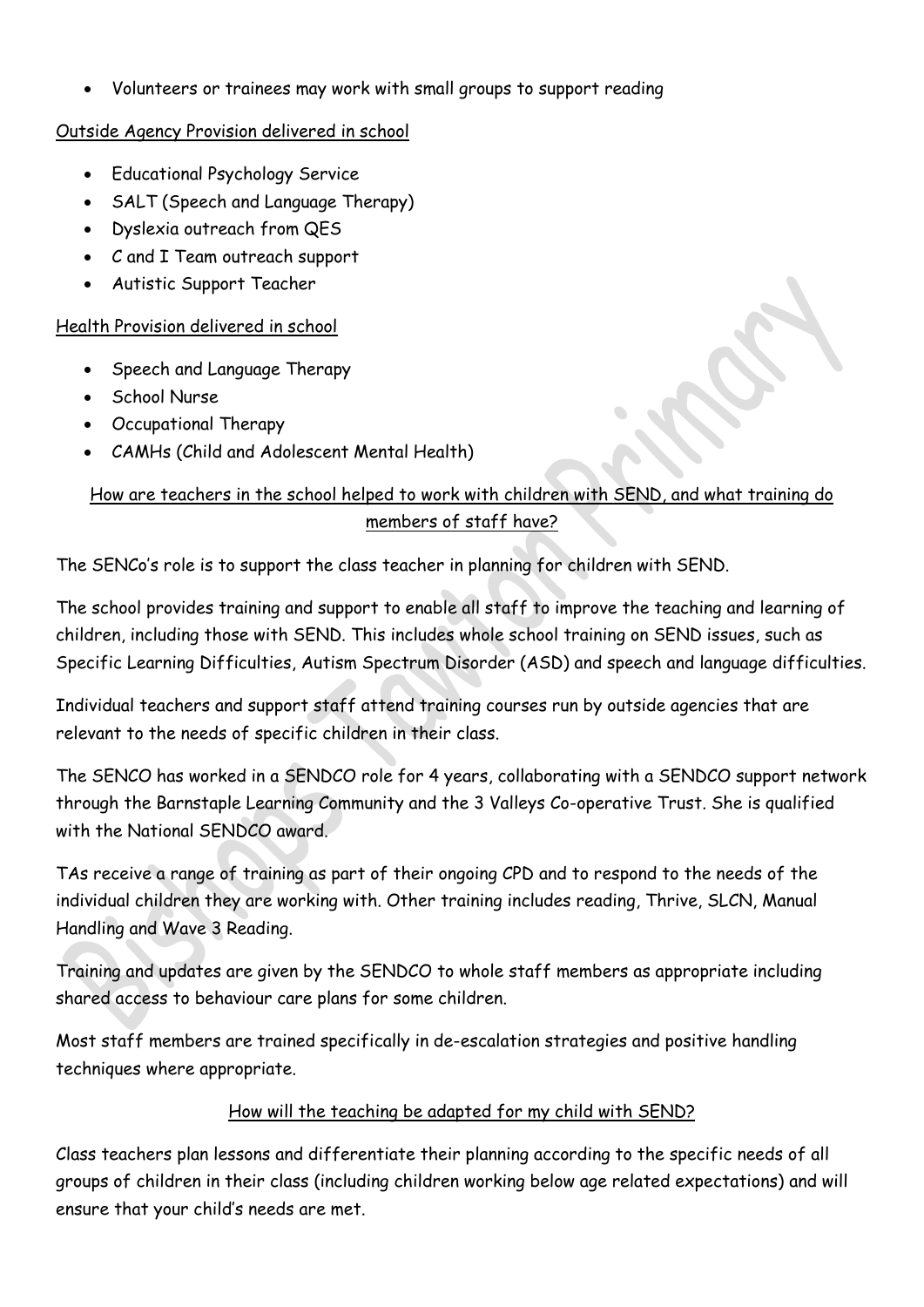Support staff, under the direction of the class teacher, can adapt planning to support the needs of your child where necessary.

Specific resources and strategies will be used to support your child individually and in groups.

Planning (including specific intervention programmes) and teaching will be adapted, on a daily basis if needed, to meet your child's learning needs.

# How will we measure the progress of your child in school?

Your child's progress will be continually monitored by his/her class teacher.

His/her progress will be reviewed formally with members of the senior leadership team every term in reading, writing and maths, through pupil progress meetings.

At the end of each key stage (i.e. at the end of year 2 and year 6), all children are required to be formally assessed using Standard Assessment Tests (SATS). This is something the government requires all schools to do and are the results that are published nationally.

Where necessary, children will have a provision map and/or DAF 2a based on targets agreed by teachers, parents, the SENDCo and/ or external agencies which are specific to their needs.

Targets will be designed to accelerate learning and close the gap. Progress against these targets will be reviewed at least termly, evidence for judgements assessed and a future plan made.

The SENDCo will also check that your child is making good progress within any individual work and in any group that they take part in.

Regular book scrutiny and lesson observations will be carried out by members of the senior leadership team to ensure that the needs of all children are met and that the quality of teaching and learning is high.

For all children with a DAF or an education, health and care plan an annual review will take place with all adults and relevant professionals involved with the child to review the needs and current level of support they are receiving.

# What support do we have for you as a parent of a child with SEND?

The class teacher is regularly available to discuss your child's progress or any concerns you may have and to share information about what is working well at home and school, so that similar strategies can be used.

The SENDCo is available to meet with you to discuss your child's progress or any concerns/worries you may have. (Wed, Thurs, Friday)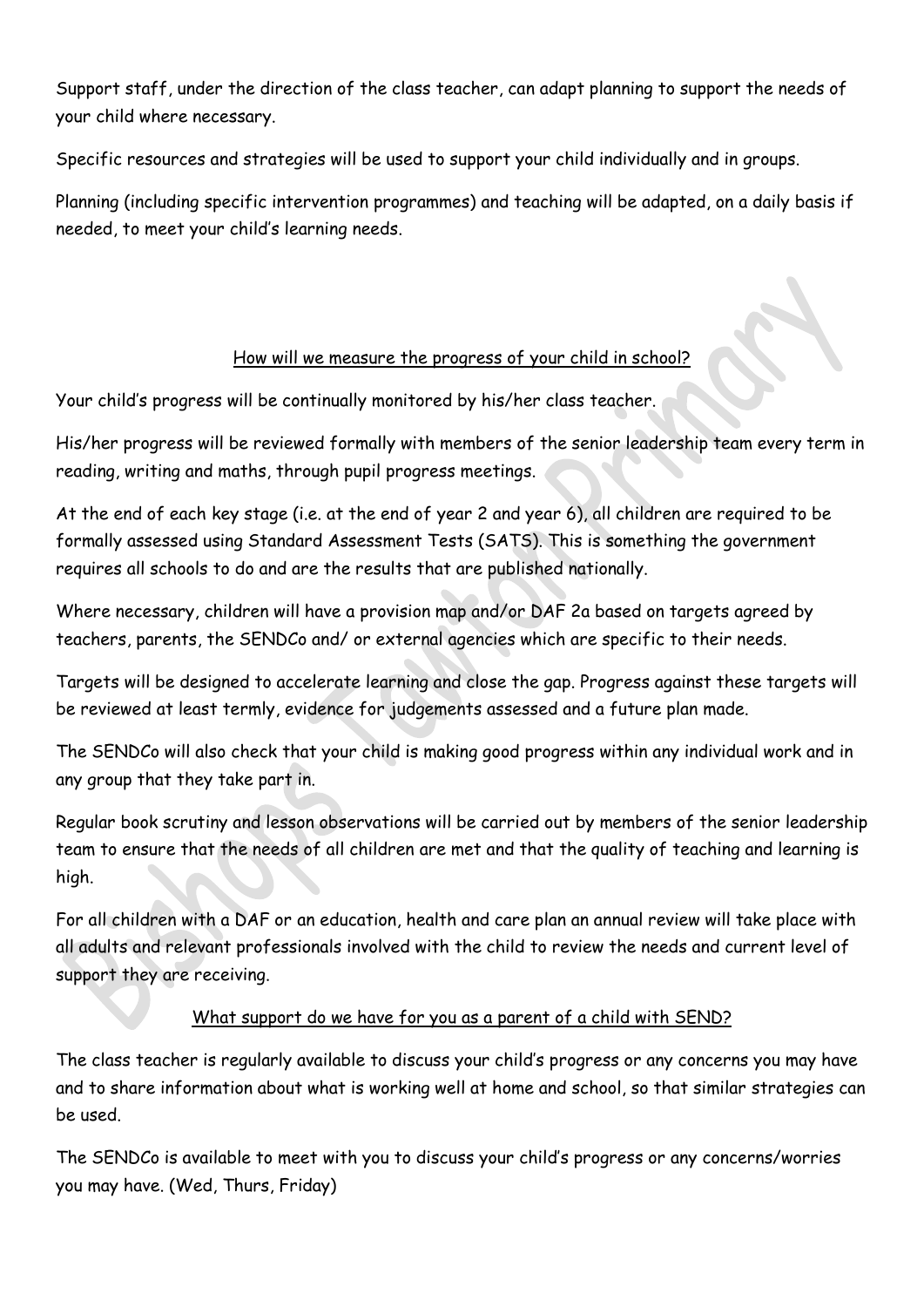All information from outside professionals will be discussed with you with the person involved directly, or where this is not possible, in a report.

Provision maps will be reviewed with your involvement on a termly cycle.

A home-school contact book may be used to support communication with you when this has been agreed to be useful for you and your child.

## How is Bishops Tawton accessible to children with SEND?

The school has some ramp access.

There is 1 disabled toilet with changing facilities.

We ensure wherever possible that equipment used is accessible to all children regardless of their needs.

After-school provision is accessible to all children, including those with SEND.

Extra-curricular activities are accessible for children with SEND.

How will we support your child when they are joining the school? Leaving the school? Or moving to another class?

We recognise that transitions can be difficult for a child with SEND, and we take steps to ensure that any transition is a smooth as possible.

If your child is joining us from another school:

- The SENDCo will visit pre-schools with the class teacher or Nursery/Reception Unit Leader when appropriate and attend annual reviews for pre-school children.
- If your child would be helped by a book/passport to support them in understand moving on, then one will be made for them with information about their current placement and their new school.
- Your child will be able to visit our school and stay for sessions as appropriate.
- Parents will be invited to attend a visit.
- You may be given an opportunity for additional visits where appropriate to help to prepare your child for their move to the school.

If your child is moving to another school:

 We will contact the school's SENDCo and ensure he/she knows about any special arrangements or support that need to be made for your child.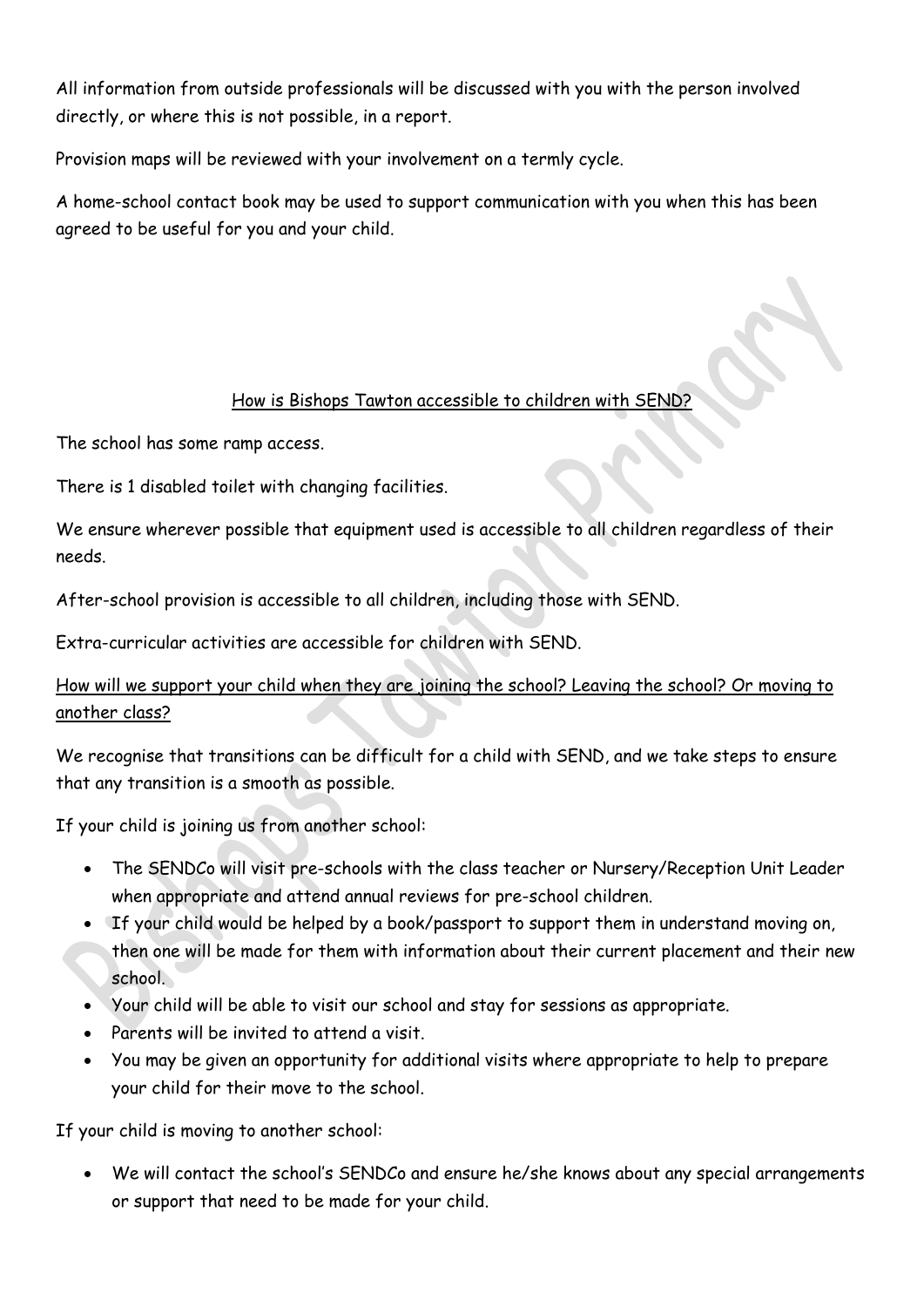- We will make sure that all records about your child are passed on as soon as possible.
- If your child would be helped by a transition book/passport to support them in understand moving on, then one will be made for them.

When moving classes in school:

- Information will be passed on to the new class teacher in advance and in most cases a planning meeting will take place with the new teacher. Provision maps will be shared with the new teacher.
- Your child may participate in a transition group or be able to visit the new class more frequently where appropriate, to prepare them for the move.

#### In Year 6:

- The SENDCo and class teacher will discuss the specific needs of your child with the SENDCo of the child's secondary school. Where appropriate, a transition review meeting to which you will be invited will take place with the SENDCo from the new school.
- Your child will participate in focused learning relating to aspects of transition, to support their understanding of the changes ahead.
- Where possible, your child will visit their new school on several occasions, and in some cases staff from the new school will visit your child in this school.
- If your child would be helped by a book/passport to support them in understand moving on, then one will be made for them.

#### How will we support your child's emotional and social development?

We recognise that some children have extra emotional and social needs that need to be developed and nurtured. These needs can manifest themselves in a number of ways, including behavioural difficulties, anxiousness, and struggling to communicate effectively.

Children receive a PSHCE (Personal, Social, Health and Citizenship Education) curriculum to support their development. However, for those children who find aspects of this difficult we offer:

Individual or group 'Thrive' sessions.

Individualised timetables

A range of extra-curricular groups which all children are invited to join.

Lunchtime and playtime support through planned activities and groups.

1:1 lunchtime and playtime support for children with an EHCP to develop skills in play and social interaction.